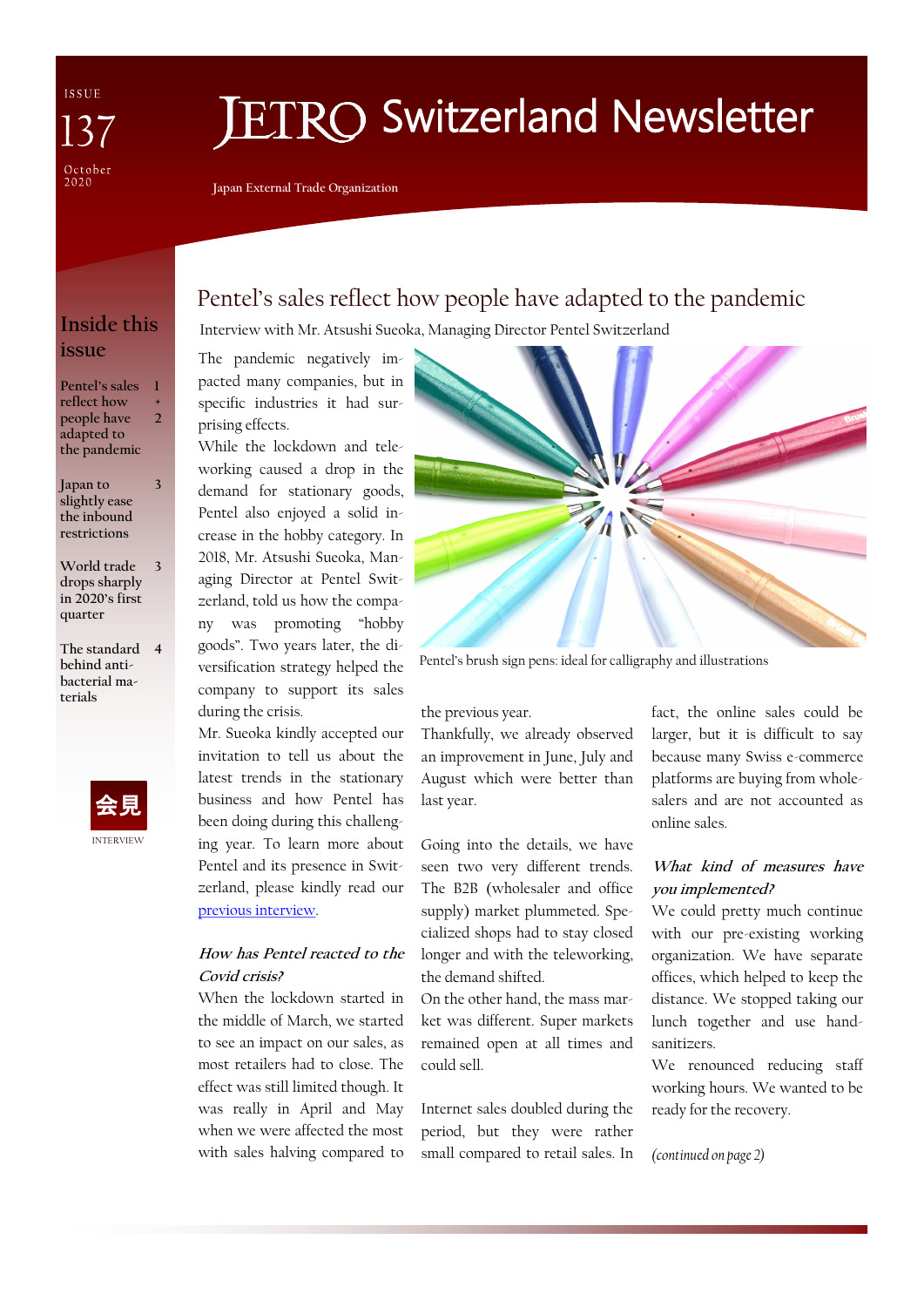## Pentel's sales reflect how people have adapted to the pandemic



*(continued from page 1)*

sales have dropped by 15% in the second quarter.

**What sort of challenges have you faced in your daily business?**

The challenge was and still is, how to reach the customers during this exceptional period. We switched online, mostly on social media.

Regarding stocks, our problem was not so much the risk of shortage. Everyone had to slow down for a while. We were not in a situation where our manufactories had to reduce work and would have been unable to supply the demand that would have remained normal elsewhere. Both demand and production decreased for a while.

We actually had an opposite problem. With many retailers who had to close and a sharp decrease in the demand, we ended up with large stocks. The situation is progressively getting back to normal.

We had some supply chain issues with the products manufactured in India as the factory remained closed for a long period there. This caused some delay for specific products but was eventually fixed.

#### **Have your sales been impacted by Covid (positively or negatively)?**

As said, March, April and May have been difficult. We caught up somewhat in June, July and August. For 2020, by the end of August, our sales were about 10% lower than in 2019. We may be able to further recover, but we recognize that some part will not be compensated.

For the whole industry, stationary

As mentioned before, we have seen new trends in our sales. Because of teleworking, some of our main selling channels, such office supplier, have decreased. With less people in the office, there is naturally less need for stationary products. This trend is unlikely to reverse this year and maybe next year also.

However, other sales categories are increasing fast. Personal usage products, such drawing brushes, are doing very well. People are spending more time at home and are looking for hobbies. Drawing, handwriting and calligraphy are increasing in popularity. We already saw a strong interest over the last two-three years (see our previous interview), but now it is about three times more.

#### **In 2018, you told us that the hobby market was growing; has the crisis had an impact on it?**

Yes, we started in January 2018 with 8 creative partner of our products, who could teach and show consumers how to use them. Today, we have 76 creative partners. We organize workshops. The figures are increasing well. In 2018, we had 4,700 people attending our workshops and there were 8,500 in 2019. Fairs are important for us; unlike other countries, it is a good selling channel and good showcase. Creativa Zürich especially attracts many people. People can try our products and if they like them, they will buy. Unfortunately, this year, the Creativa Zürich was cancelled as well as



Mr Sueoka showing us Pentel's antibacterial pen

many other events.

#### **Do you have any new products in the pipeline?**

Yes, we have! In December, we will launch an antibacterial pen that kills bacteria in less than 24 hours.

A special treatment of the plastic kills the bacteria that remains on the pen after someone used it. The pen is certified based on ISO 22196 and European standards.

It is important to say that the pen is not certified as anti-virus (ongoing tests). Nevertheless, hospitals and companies are increasingly aware on the risk bacteria transmission and we believe there is a demand for such products. It does not replace regular cleaning, but can help to reduce the risk bacteria proliferation.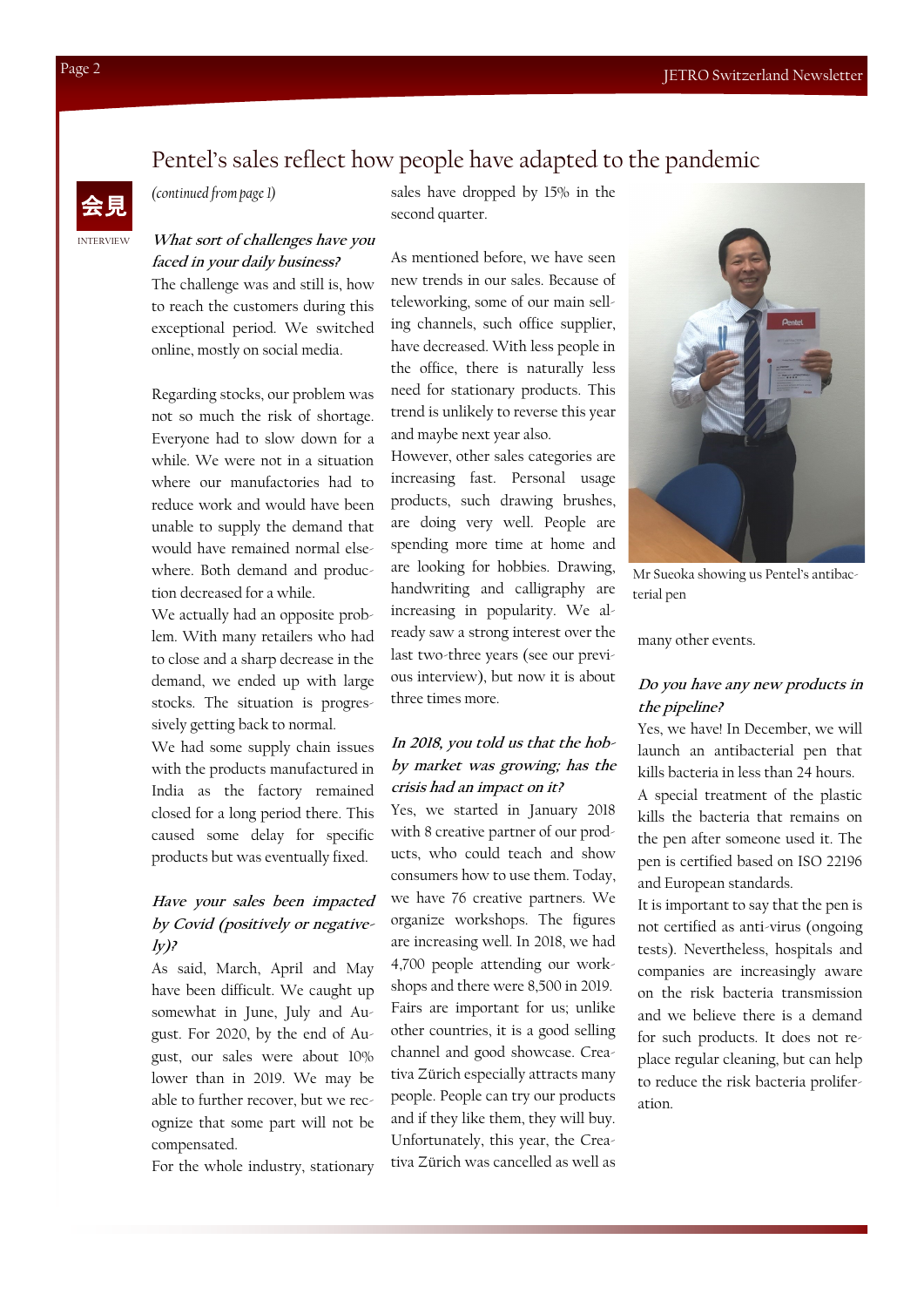### Japan to slightly ease the inbound restrictions

On September 25, the Japanese government announced that inbound restrictions would be progressively eased. Starting from October 1st, holders of residence permits will be able to enter/re-enter the country provided that the person is hosted by a company or entity that can assure observation of quarantine measures. This will

make life easier for foreign students or workers with long-term visas. For business purposes, two frameworks exist: business track and residence track. This is meant for foreign staff sent to Japan as longterm residents. At the moment, this inbound exception is available only to selected Asian countries.

It will be updated regularly based

on the evolution of the epidemiological situation country by country.

Currently, travelling to Japan from Switzerland is very difficult. Japanese nationals must go through a 14-day quarantine. For nonnationals, only a few exceptions apply.

Source: [Ministry of Foreign Affairs](https://www.mofa.go.jp/ca/cp/page22e_000925.html#ct02)

## World trade drops sharply in 2020's first quarter

The second focus area of the [JET-](https://www.jetro.go.jp/en/news/releases/2020/b79a1ae9c1af7f8d.html)[RO Global Trade and Investment](https://www.jetro.go.jp/en/news/releases/2020/b79a1ae9c1af7f8d.html)  [Report 2020](https://www.jetro.go.jp/en/news/releases/2020/b79a1ae9c1af7f8d.html) is about world trade during the first quarter of 2020 (data for 2020 Q2 were not yet available when the report was published).

Not surprisingly, global trade had already decreased sharply during the first three months of this year (-5.8%). China and the EU made a large contribution to the decrease in exports.

By categories, Machinery and Automobile (cars and parts) contracted the most. On the other hand, medical related equipment and protective equipment have registered record growth. Switzerland ranked 1st for exports of test kits and second for disinfectant.

As a reaction to Covid-19, several countries have introduced temporary regulation to restrict exports of certain equipment or to ease the commercialisation of others.

For instance, in March Switzerland

introduced an export authorization for masks and protective gloves. Many countries have also adapted Foreign Direct Investment Screening Mechanisms (ISMs) to the Covid-19 to secure medical companies or equipment manufacturers. Many of those special restrictions will eventually be eased after the

pandemic, but the growing popularity for ISM in unlikely to end. According to the report, at the end of 2019, at least 30 countries had introduced ISMs. Those countries account for more than 60% of Foreign Direct Investment inward stock.

(Unit: Million USD %)

#### Top five countries/regions for import/export of products related to Covid-19 (2019)

| Items                                                             | Rank                    | Export               |        |       |                | Import               |        |       |                |
|-------------------------------------------------------------------|-------------------------|----------------------|--------|-------|----------------|----------------------|--------|-------|----------------|
|                                                                   |                         | Countries/<br>region | Value  | Share | Growth<br>rate | Countries/<br>region | Value  | Share | Growth<br>rate |
| Test kits/                                                        | 1                       | Switzerland          | 30,468 | 19.2  | 20.8           | lus                  | 26,711 | 17.5  | 36.6           |
| Instruments and<br>apparatus used in<br><b>Diagnostic Testing</b> | $\overline{c}$          | Germany              | 26,653 | 16.8  | $-7.0$         | Germany              | 14,387 | 9.4   | 4.3            |
|                                                                   | $\overline{3}$          | <b>US</b>            | 22.169 | 14.0  | 9.0            | China                | 12.060 | 7.9   | 18.3           |
|                                                                   | $\overline{4}$          | Ireland              | 19,821 | 12.5  | 33.8           | Belgium              | 9,851  | 6.5   | 2.5            |
|                                                                   | 5                       | Belgium              | 11,447 | 7.2   | 15.3           | Japan                | 8.551  | 5.6   | 22.0           |
| Masks                                                             | 1                       | China                | 5,518  | 39.5  | 6.2            | US                   | 4.676  | 30.4  | 8.1            |
|                                                                   | $\overline{2}$          | Germany              | 1.183  | 8.5   |                | $-0.8$ Japan         | 1.338  | 8.7   | 4.3            |
|                                                                   | 3                       | <b>US</b>            | 1,164  | 8.3   | 7.0            | Germany              | 1,282  | 8.3   | 3.1            |
|                                                                   | $\overline{4}$          | Mexico               | 606    | 4.3   |                | 11.6 France          | 651    | 4.2   | 7.4            |
|                                                                   | 5                       | Vietnam              | 470    | 3.4   | $-14.0$        | <b>IUK</b>           | 485    | 3.2   | 6.3            |
| Protective garments                                               | 1                       | China                | 5,825  | 41.5  | $-9.4$         | lus                  | 3.114  | 23.5  | $-2.7$         |
|                                                                   | $\overline{c}$          | Vietnam              | 1,327  | 9.5   | 44.1           | Germany              | 990    | 7.5   | 1.6            |
|                                                                   | $\overline{\mathbf{3}}$ | Italy                | 799    | 5.7   | 0.2            | Japan                | 863    | 6.5   | 1.0            |
|                                                                   | $\overline{4}$          | Belgium              | 542    | 3.9   | $-4.2$         | France               | 840    | 6.3   | $-1.1$         |
|                                                                   | 5                       | Germany              | 515    | 3.7   | 6.7            | <b>UK</b>            | 540    | 4.1   | $-3.8$         |
| Disinfectant/<br>sterilization<br>products                        | 1                       | Germany              | 46,661 | 15.0  | 1.1            | US                   | 63.922 | 19.1  | 9.3            |
|                                                                   | $\overline{2}$          | Switzerland          | 42.534 | 13.7  | 5.8            | <b>Germany</b>       | 28.173 | 8.4   | 6.5            |
|                                                                   | 3                       | Netherlands          | 25,251 | 8.1   | 16.6           | Belgium              | 19,218 | 5.7   | 23.0           |
|                                                                   | $\overline{4}$          | Belgium              | 23.261 | 7.5   | 4.8            | Switzerland          | 15.999 | 4.8   | 8.3            |
|                                                                   | 5                       | <b>US</b>            | 21,791 | 7.0   | 8.8            | Netherlands          | 15,633 | 4.7   | 10.2           |
| Therapeutic                                                       | 1                       | US                   | 12,218 | 20.8  | 0.8            | <b>IUS</b>           | 12.946 | 24.3  | 10.7           |
|                                                                   | $\overline{2}$          | Netherlands          | 7,092  | 12.1  | 9.1            | Netherlands          | 4,988  | 9.3   | 3.5            |
| respiration                                                       | 3                       | Mexico               | 5,377  | 9.1   | 43.0           | Germany              | 3,940  | 7.4   | 7.1            |
| apparatus                                                         | $\overline{4}$          | Ireland              | 4.779  | 8.1   | 11.4           | China                | 3.306  | 6.2   | 16.0           |
|                                                                   | 5                       | Germany              | 4,766  | 8.1   |                | 2.4 Japan            | 3,217  | 6.0   | 6.9            |

Source: **[JETRO](https://www.jetro.go.jp/en/news/releases/2020/b79a1ae9c1af7f8d.html)** the analysis of the first chapter "Trade in 2019" is available [here](https://www.jetro.go.jp/ext_images/switzerland/newsletter/Newsletter_2020/newsletter135.pdf)

#### ACTIVITY